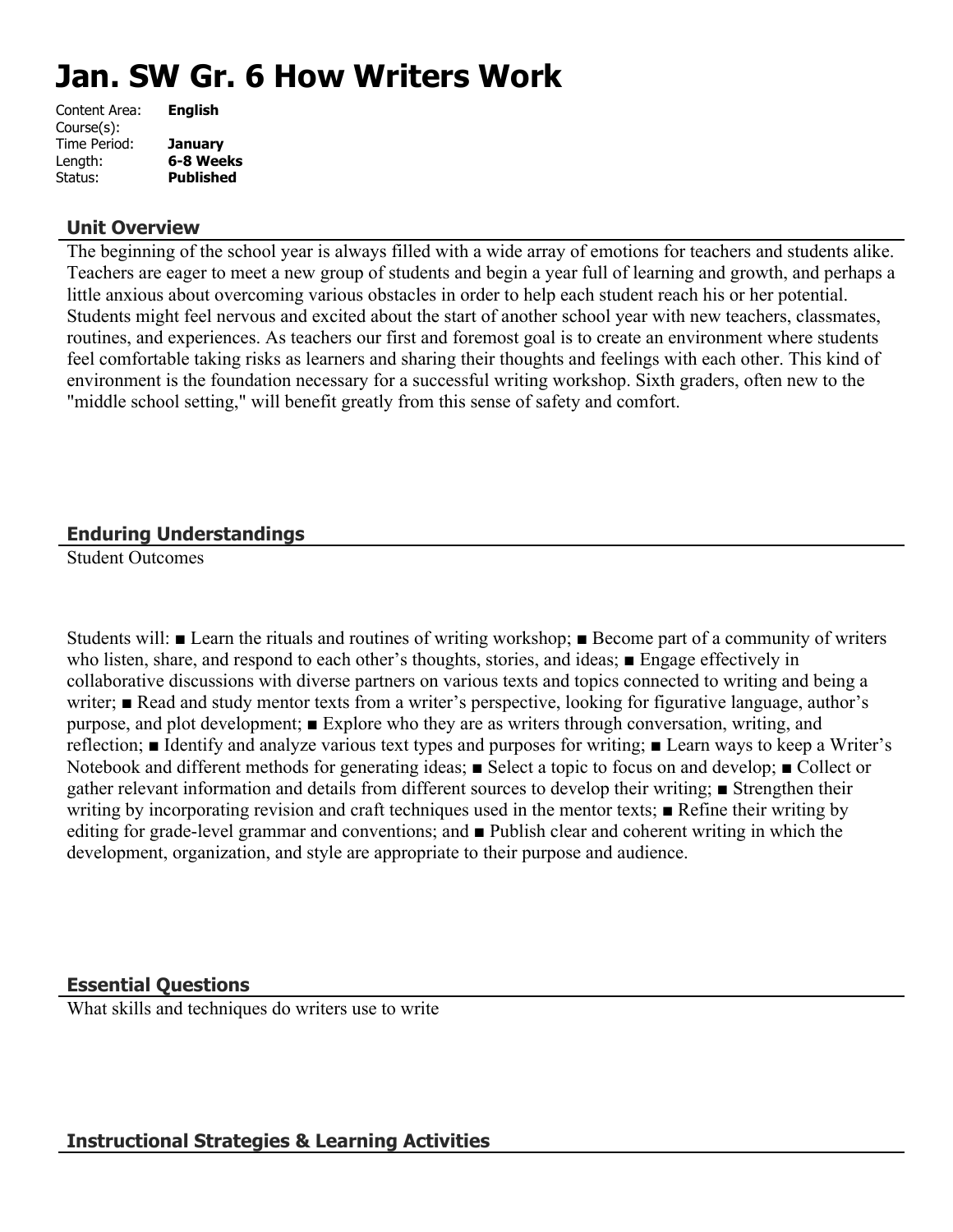Day 1: What Type of Writer Are You? uses all of the mentor texts from the unit. Rationale: Students will explore reasons why writers write and reflect on their own writing lives as they engage in collaborative discussions about the unit mentor texts and authors. Common Core State Standards: W.6.3, W.6.4, W.6.5, W.6.7, W.6.9, W.6.10, SL.6.1, SL.6.2, SL.6.3, SL.6.4, SL.6.6, L.6.1, L.6.2, L.6.3, L.6.4, L.6.5, L.6.6

Day 2: Writers Write to Remember uses The Wand in the Word by Leonard S. Marcus (Ed.) and Hey World, Here I Am! by Jean Little. Rationale: Writers write about meaningful and interesting past experiences in order to remember and share them with their readers. Students will learn that writers are storytellers who record personal experiences and feelings to remember, share, and pass along to others. Common Core State Standards: W.6.3, W.6.4, W.6.5, W.6.7, W.6.9, W.6.10, SL.6.1, SL.6.2, SL.6.3, SL.6.4, SL.6.6, L.6.1, L.6.2, L.6.3, L.6.4, L.6.5, L.6.6

Day 3: Writers Write About Life Lessons uses Twelve Impossible Things Before Breakfast by Jane Yolen. Rationale: Writers often reflect on experiences in their lives, consider the life lessons they have learned from them, and incorporate them into their writing. Students will learn how writers write about their emotions and life lessons and will discuss how a Writer's Notebook will be a vital tool for them throughout the writing process. Common Core State Standards: W.6.3, W.6.4, W.6.5, W.6.7, W.6.9, W.6.10, SL.6.1, SL.6.2, SL.6.3, SL.6.4, SL.6.6, L.6.1, L.6.2, L.6.3, L.6.4, L.6.5, L.6.6

Day 4: The Power of Writing uses This Is Just to Say by Joyce Sidman. Rationale: Writers use their writing to make connections with their readers by sharing their personal thoughts, feelings, and experiences. Students will discover the impact writing can have and how writing is a powerful way to communicate and connect to others. Common Core State Standards: W.6.3, W.6.4, W.6.5, W.6.7, W.6.9, W.6.10, SL.6.1, SL.6.2, SL.6.3, SL.6.4, SL.6.6, L.6.1, L.6.2, L.6.3, L.6.4, L.6.5, L.6.6 Mentor Texts Hey World, Here I Am! by Jean Little Jimi: Sounds Like a Rainbow by Gary Golio This Is Just to Say: Poems of Apology and Forgiveness by Joyce Sidman Twelve Impossible Things Before Breakfast by Jane Yolen The Wand in the Word: Conversations with Writers of Fantasy by Leonard S. Marcus (Ed.)

Day 5: Writers Paint Pictures With Words uses The Wand in the Word by Leonard S. Marcus (Ed.) and Jimi: Sounds Like a Rainbow by Gary Golio. Rationale: No matter the genre, writers use figurative language and vivid descriptions to "paint" pictures in their readers' minds. Students will learn how writers use figurative language such as similes, metaphors, onomatopoeia, and personification to create vivid images in the minds of their readers and how they can incorporate these into their own writing. Common Core State Standards: W.6.3, W.6.4, W.6.5, W.6.7, W.6.9, W.6.10, SL.6.1, SL.6.2, SL.6.3, SL.6.4, SL.6.6, L.6.1, L.6.2, L.6.3, L.6.4, L.6.5, L.6.6

Mini-Lessons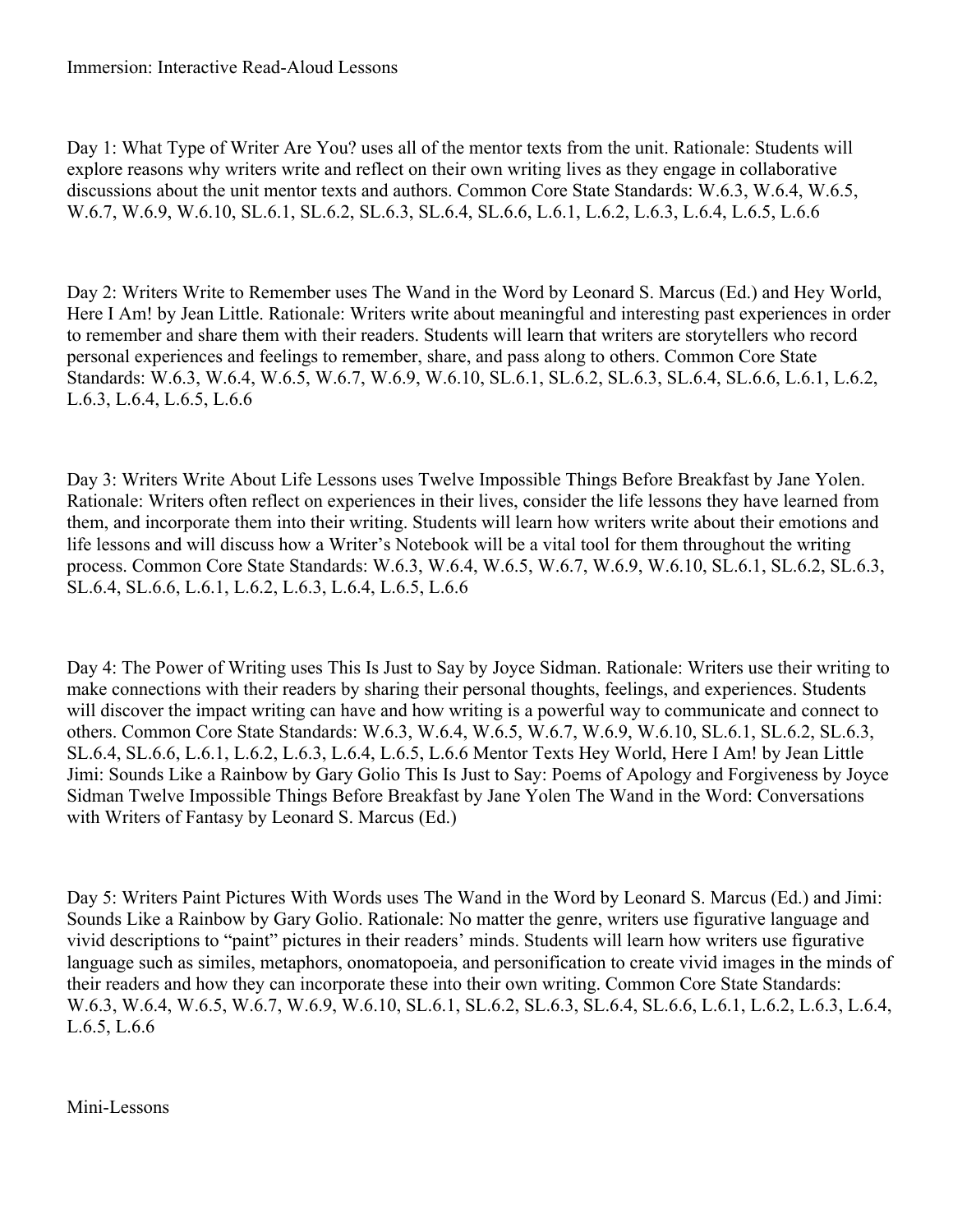Generating Ideas I: Relationships uses Hey World, Here I Am! by Jean Little and This Is Just to Say by Joyce Sidman. Rationale: Writers often write about the people who are or were important in their lives and the close, personal relationships they had. Students will examine the personal relationships in their own lives to generate ideas for their writing. Common Core State Standards: W.6.3, W.6.4, W.6.5, W.6.7, W.6.9, W.6.10, SL.6.1, SL.6.2, SL.6.3, SL.6.4, SL.6.6, L.6.1, L.6.2, L.6.3, L.6.5, L.6.6

Generating Ideas II: A Writer's Interests and Passions uses Jimi: Sounds Like a Rainbow by Gary Golio. Rationale: Writers are inspired to write about their interests and passions. By writing about what they know and care about, students will uncover writing ideas to pursue. Common Core State Standards: W.6.2, W.6.3, W.6.4, W.6.5, W.6.7, W.6.9, W.6.10, SL.6.1, SL.6.2, SL.6.3, SL.6.4, SL.6.6, L.6.1, L.6.2, L.6.3, L.6.5, L.6.6

Generating Ideas III: Life Lessons uses This Is Just to Say by Joyce Sidman. Rationale: Writers often write about characters (themselves or others) undergoing important changes and the life lessons learned along the way. Students will reflect on their own life experiences and lessons learned to generate ideas for their writing. Common Core State Standards: W.6.2, W.6.3, W.6.4, W.6.5, W.6.7, W.6.9, W.6.10, SL.6.1, SL.6.2, SL.6.3, SL.6.4, SL.6.6, L.6.1, L.6.2, L.6.3, L.6.5, L.6.6

Selecting: Is This Important to Me? uses Hey World, Here I Am! by Jean Little and This Is Just to Say by Joyce Sidman. Rationale: After spending time gathering ideas in their Writers' Notebooks, writers reread their entries to select an idea that they want to work on to create a published piece of writing. Students will reread their Writers' Notebooks to think about what is important to them and what they want to develop when selecting an idea to publish. Common Core State Standards: W.6.2, W.6.3, W.6.4, W.6.5, W.6.7, W.6.9, W.6.10, SL.6.1, SL.6.2, SL.6.3, SL.6.4, SL.6.6, L.6.1, L.6.2, L.6.3, L.6.6 How Writers Work

Collecting: A Writer's Research uses The Wand in the Word by Leonard S. Marcus and Jimi: Sounds Like a Rainbow by Gary Golio. Rationale: Writers collect information and conduct research to provide their readers with vivid details to help them further understand their stories. Students will spend time gathering relevant information from multiple sources that will be included in their draft. Common Core State Standards: W.6.2, W.6.3, W.6.4, W.6.5, W.6.6, W.6.7, W.6.8, W.6.9, W.6.10, SL.6.1, SL.6.2, SL.6.3, SL.6.4, SL.6.5, SL.6.6, L.6.1, L.6.2, L.6.3, L.6.6

Drafting: Coming Out of the Notebook uses Hey World, Here I Am! by Jean Little. Rationale: Writers think about their genre, "big idea," and how to organize their drafts in a way that reflects their vision of their published pieces. Students will create a plan and a first draft while considering their genre, big idea, and organization. Common Core State Standards: W.6.2, W.6.3, W.6.4, W.6.5, W.6.7, W.6.9, W.6.10, SL.6.1, SL.6.2, SL.6.3, SL.6.4, SL.6.6, L.6.1, L.6.2, L.6.3, L.6.6

Revising I: A Writer's Voice uses The Wand in the Word by Leonard S. Marcus (Ed.) and Twelve Impossible Things Before Breakfast by Jane Yolen. Rationale: Experienced writers have a repertoire of revision strategies. Students will revise for voice by including internal thinking. Common Core State Standards: W.6.3, W.6.4, W.6.5, W.6.7, W.6.9, W.6.10, SL.6.1, SL.6.2, SL.6.3, SL.6.4, SL.6.6, L.6.1, L.6.2, L.6.3, L.6.4, L.6.5,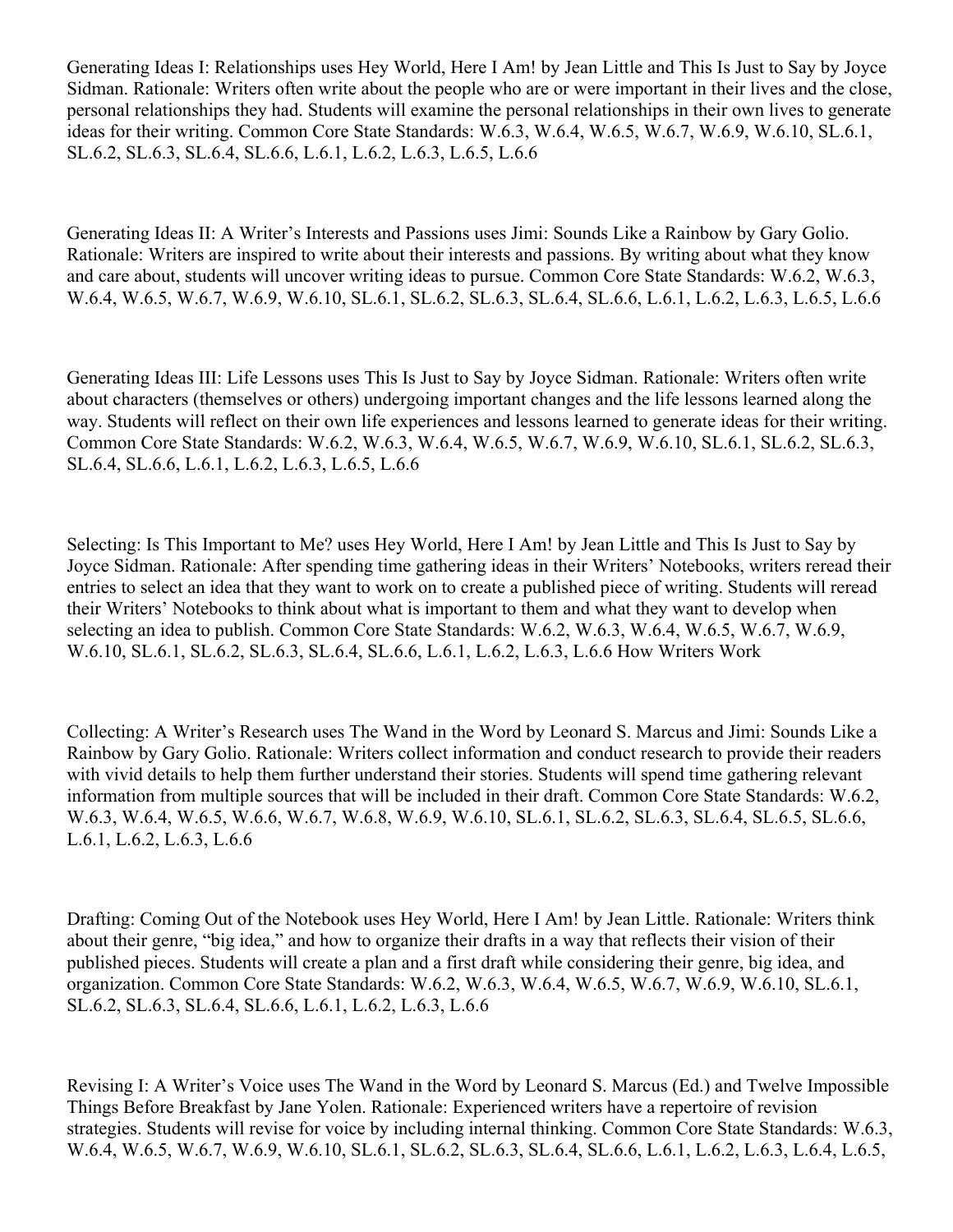Revising II: Background Information uses Twelve Impossible Things Before Breakfast by Jane Yolen. Rationale: Writers include background information about characters, relationships, or events to help readers better understand the story and the writer. Students will revise their drafts by elaborating on their characters, experiences, and events. Common Core State Standards: W.6.3, W.6.4, W.6.5, W.6.7, W.6.9, W.6.10, SL.6.1, SL.6.2, SL.6.3, SL.6.4, SL.6.6, L.6.1, L.6.2, L.6.3, L.6.5, L.6.6

Editing: Polishing Your Work uses The Wand in the Word by Leonard S. Marcus (Ed.). Rationale: Writers ensure that their writing is void of errors and prepared for publishing, all while considering their intended audience. Students will edit their revised drafts for grammar and mechanics. Common Core State Standards: W.6.3, W.6.4, W.6.5, W.6.7, W.6.9, W.6.10, SL.6.1, SL.6.2, SL.6.3, SL.6.4, SL.6.6, L.6.1, L.6.2, L.6.3, L.6.4, L.6.5, L.6.6

Publishing: Sharing Accomplishments uses The Wand in the Word by Leonard S. Marcus (Ed.). Rationale: Writers celebrate their hard work and published pieces in a variety of ways, including sharing them with an audience. Students will learn how to present their published pieces to an audience and celebrate their accomplishments as writers. Common Core State Standards: W.6.2, W.6.3, W.6.4, W.6.5, W.6.6, W.6.7, W.6.8, W.6.9, W.6.10, SL.6.1, SL.6.2, SL.6.3, SL.6.4, SL.6.5, SL.6.6, L.6.1, L.6.2, L.6.3, L.6.4, L.6.5, L.6.6

## **Integration of Career Readiness, Life Literacies and Key Skills**

Students will be able to understand how professional writers work.

| TECH.9.4.8.IML.7      | Use information from a variety of sources, contexts, disciplines, and cultures for a specific<br>purpose (e.g., 1.2.8.C2a, 1.4.8.CR2a, 2.1.8.CHSS/IV.8.AI.1, W.5.8, 6.1.8.GeoSV.3.a,<br>6.1.8. Civics DP.4.b, 7.1. NH. IPRET.8). |
|-----------------------|----------------------------------------------------------------------------------------------------------------------------------------------------------------------------------------------------------------------------------|
|                       | Awareness of and appreciation for cultural differences is critical to avoid barriers to<br>productive and positive interaction.                                                                                                  |
| TECH.9.4.8.CL4        | Explore the role of creativity and innovation in career pathways and industries.                                                                                                                                                 |
|                       | An individual's strengths, lifestyle goals, choices, and interests affect employment and<br>income.                                                                                                                              |
| WRK.9.2.8.CAP.10      | Evaluate how careers have evolved regionally, nationally, and globally.                                                                                                                                                          |
| TECH.9.4.8.GCA.2      | Demonstrate openness to diverse ideas and perspectives through active discussions to<br>achieve a group goal.                                                                                                                    |
| <b>TECH.9.4.8.GCA</b> | <b>Global and Cultural Awareness</b>                                                                                                                                                                                             |
| WRK.9.2.8.CAP.12      | Assess personal strengths, talents, values, and interests to appropriate jobs and careers to                                                                                                                                     |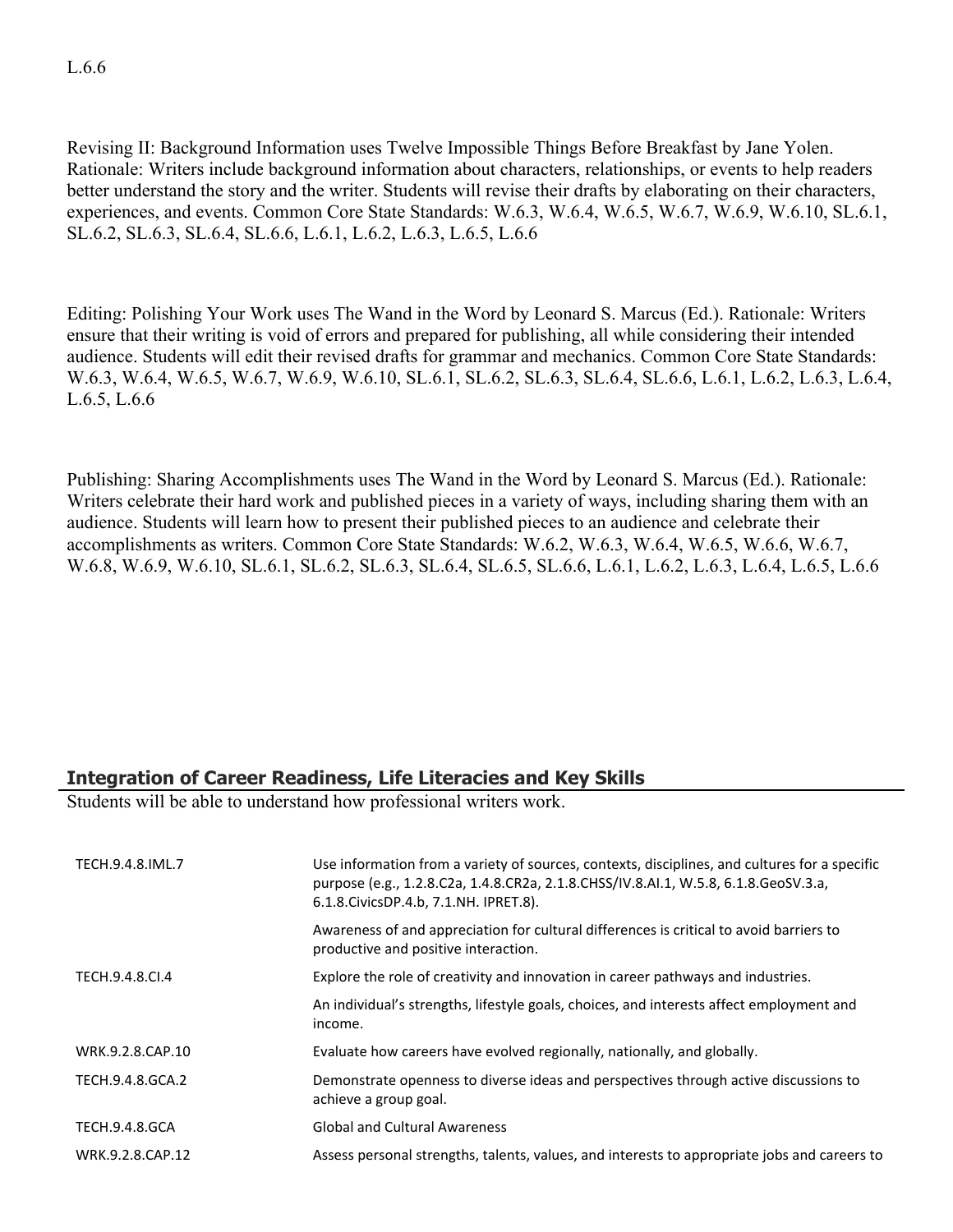|                      | maximize career potential.                                                                                                                                        |
|----------------------|-------------------------------------------------------------------------------------------------------------------------------------------------------------------|
| WRK.9.2.8.CAP.3      | Explain how career choices, educational choices, skills, economic conditions, and personal<br>behavior affect income.                                             |
| TECH.9.4.8.IML.1     | Critically curate multiple resources to assess the credibility of sources when searching for<br>information.                                                      |
| <b>TECH.9.4.8.CT</b> | Critical Thinking and Problem-solving                                                                                                                             |
| WRK.9.2.8.CAP.2      | Develop a plan that includes information about career areas of interest.                                                                                          |
| TECH.9.4.8.GCA.1     | Model how to navigate cultural differences with sensitivity and respect (e.g., 1.5.8.C1a).                                                                        |
| WRK.9.2.8.CAP.4      | Explain how an individual's online behavior (e.g., social networking, photo exchanges,<br>video postings) may impact opportunities for employment or advancement. |
| <b>TECH.9.4.8.CI</b> | Creativity and Innovation                                                                                                                                         |
| TECH.9.4.8.CI.3      | Examine challenges that may exist in the adoption of new ideas (e.g., 2.1.8.SSH,<br>6.1.8. Civics PD. 2).                                                         |
| <b>WRK.9.2.8.CAP</b> | Career Awareness and Planning                                                                                                                                     |
| TECH.9.4.8.DC.2      | Provide appropriate citation and attribution elements when creating media products (e.g.,<br>$W.6.8$ ).                                                           |
| TECH.9.4.8.DC.1      | Analyze the resource citations in online materials for proper use.                                                                                                |
| TECH.9.4.8.IML.6     | Identify subtle and overt messages based on the method of communication.                                                                                          |

### **Technology and Design Integration**

Students will interact with the lesson through the Smartboard. Students will generate publishable writing pieces throughout the unit.

| CS.6-8.8.2.8.ITH.2   | Compare how technologies have influenced society over time.                                                                             |
|----------------------|-----------------------------------------------------------------------------------------------------------------------------------------|
| CS.6-8.8.2.8. ITH. 1 | Explain how the development and use of technology influences economic, political, social,<br>and cultural issues.                       |
| $CS.6-8.1TH$         | Interaction of Technology and Humans                                                                                                    |
|                      | Economic, political, social and cultural aspects of society drive development of new<br>technological products, processes, and systems. |

## **Interdisciplinary Connections**

Various disciplines will be explored through group texts and individual leveled, choice texts.

## **Differentiation**

- Understand that gifted students, just like all students, come to school to learn and be challenged.
- Pre-assess your students. Find out their areas of strength as well as those areas you may need to address before students move on.
- Consider grouping gifted students together for at least part of the school day.
- Plan for differentiation. Consider pre-assessments, extension activities, and compacting the curriculum.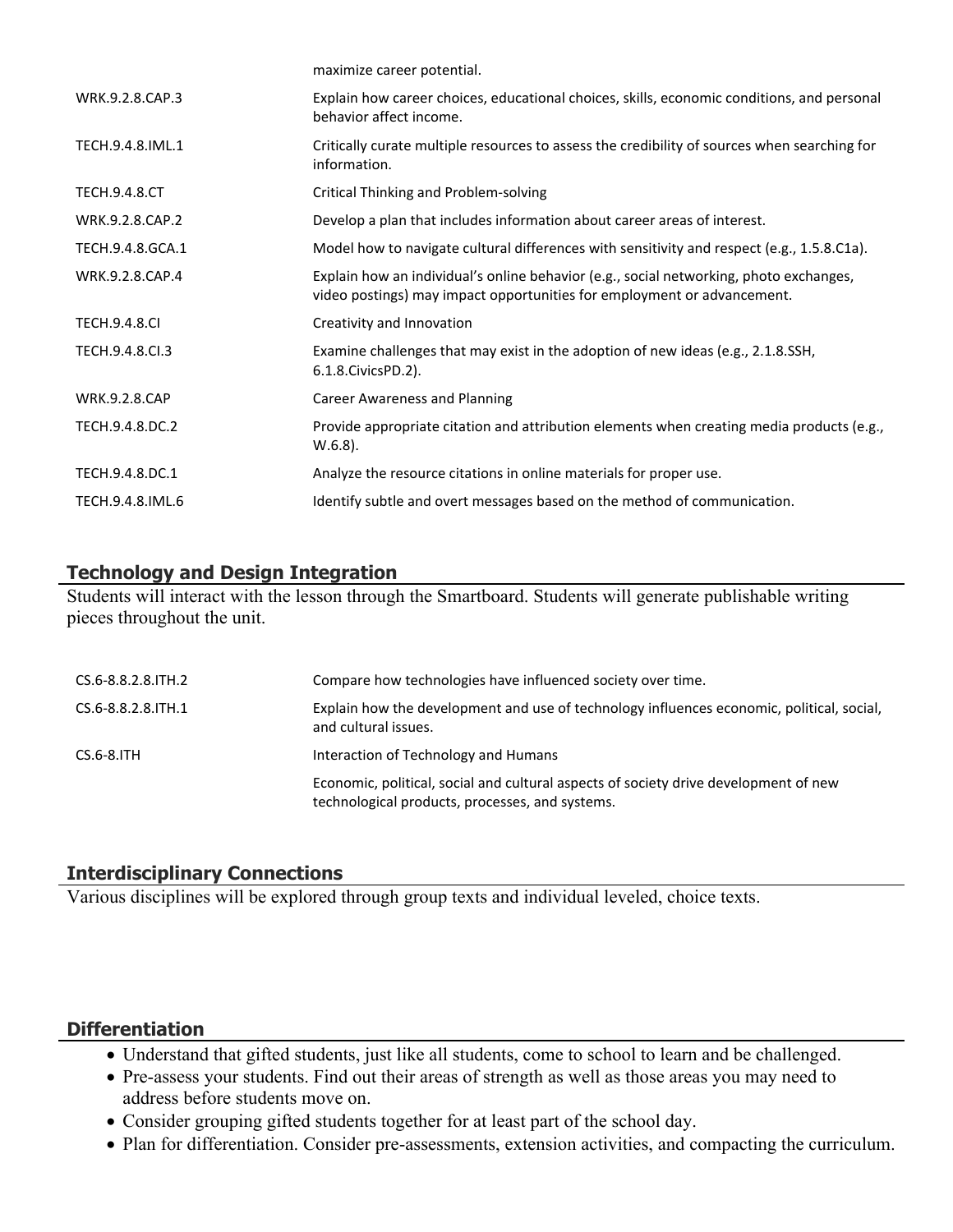- Use phrases like "You've shown you don't need more practice" or "You need more practice" instead of words like "qualify" or "eligible" when referring to extension work.
- Encourage high-ability students to take on challenges. Because they're often used to getting good grades, gifted students may be risk averse.
- **Definitions of Differentiation Components**:
	- o Content the specific information that is to be taught in the lesson/unit/course of instruction.
	- o Process how the student will acquire the content information.
	- o Product how the student will demonstrate understanding of the content.
	- o Learning Environment the environment where learning is taking place including physical location and/or student grouping

#### **Differentiation occurring in this unit:**

Students will have access to leveled libraries of a variety of texts and be able to choose based on interest.

## **Modifications & Accommodations**

Refer to QSAC EXCEL SMALL SPED ACCOMMOCATIONS spreadsheet in this discipline.

#### **Modifications and Accommodations used in this unit:**

IEP and 504 accommodations will be utilized.

#### **Benchmark Assessments**

 **Benchmark Assessments** are given periodically (e.g., at the end of every quarter or as frequently as once per month) throughout a school year to establish baseline achievement data and measure progress toward a standard or set of academic standards and goals.

#### **Schoolwide Benchmark assessments:**

Aimsweb benchmarks 3X a year

Linkit Benchmarks 3X a year

#### **Additional Benchmarks used in this unit:**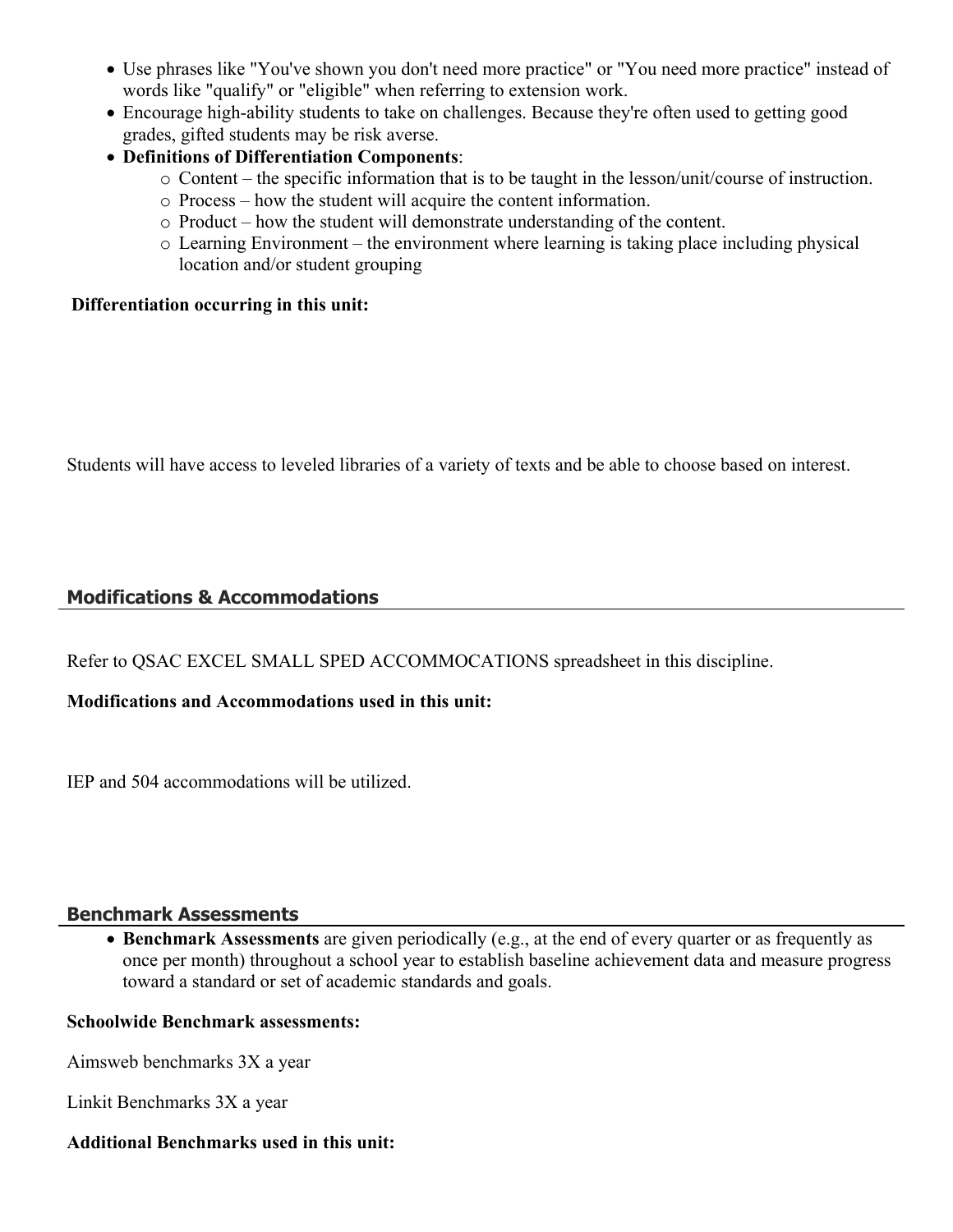DRA

Aimsweb

Writing Samples

### **Formative Assessments**

Assessment allows both instructor and student to monitor progress towards achieving learning objectives, and can be approached in a variety of ways. **Formative assessment** refers to tools that identify misconceptions, struggles, and learning gaps along the way and assess how to close those gaps. It includes effective tools for helping to shape learning, and can even bolster students' abilities to take ownership of their learning when they understand that the goal is to improve learning, not apply final marks (Trumbull and Lash, 2013). It can include students assessing themselves, peers, or even the instructor, through writing, quizzes, conversation, and more. In short, formative assessment occurs throughout a class or course, and seeks to improve student achievement of learning objectives through approaches that can support specific student needs (Theal and Franklin, 2010, p. 151).

#### **Formative Assessments used in this unit:**

**Discussion** Teacher observation worksheets projects

teacher made tests

#### **Summative Assessments**

**Summative assessments** evaluate student learning, knowledge, proficiency, or success at the conclusion of an instructional period, like a unit, course, or program. Summative assessments are almost always formally graded and often heavily weighted (though they do not need to be). Summative assessment can be used to great effect in conjunction and alignment with formative assessment, and instructors can consider a variety of ways to combine these approaches.

#### **Summative assessments for this unit:**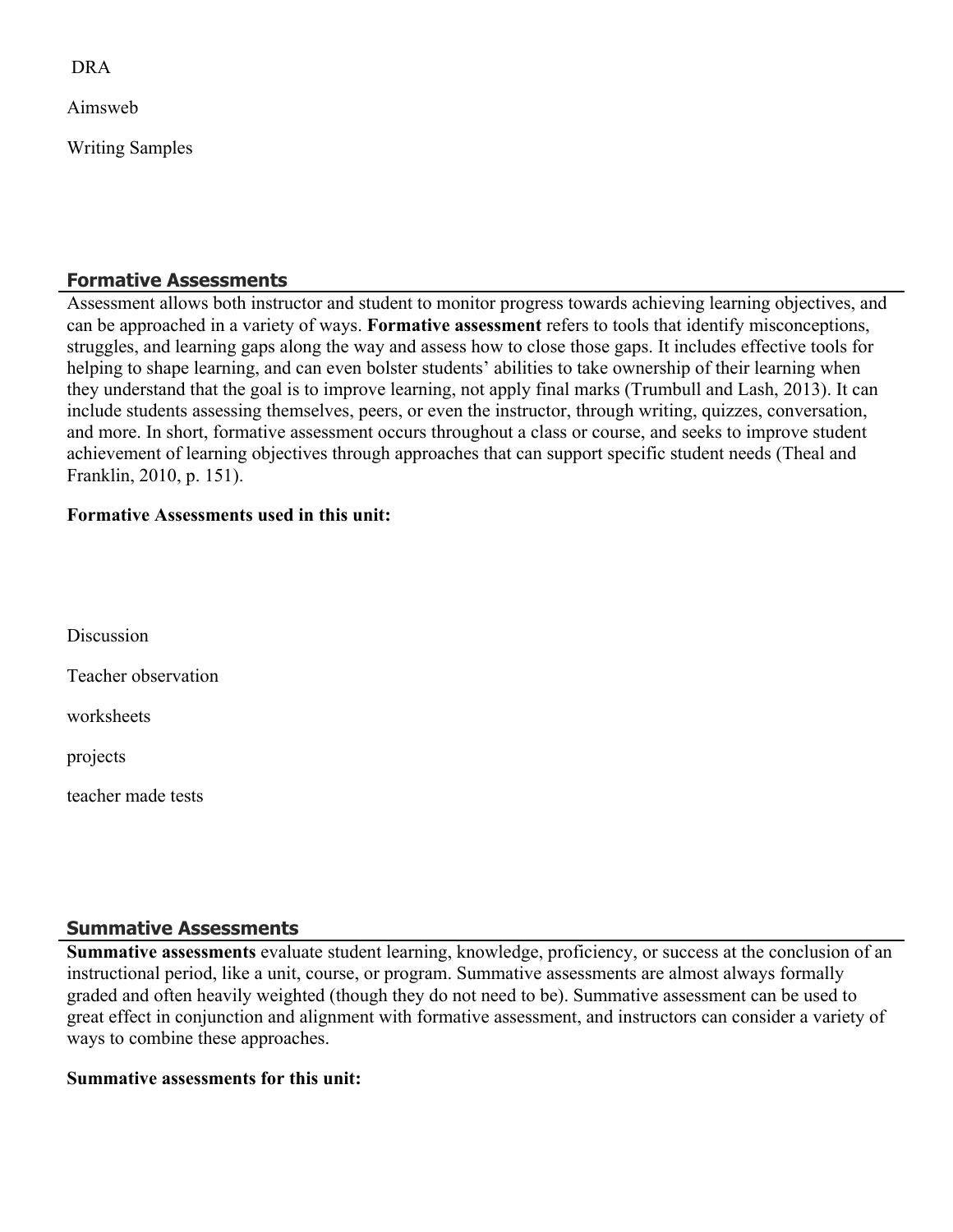#### Unit assessments

Student Self-Reflection uses all unit texts, specifically Jimi: Sounds Like a Rainbow by Gary Golio, and selfreflection and self-assessment handouts for students to complete. Rationale: In order to grow as writers, students must reflect on their writing and writing process in order to identify strengths and set goals for their future work.

#### **Instructional Materials**

Instructional material with the Schoolwide, Inc. unit,

Mentor texts

 Hey World, Here I Am! by Jean Little Jimi: Sounds Like a Rainbow by Gary Golio This Is Just to Say: Poems of Apology and Forgiveness by Joyce Sidman Twelve Impossible Things Before Breakfast by Jane Yolen The Wand in the Word: Conversations with Writers of Fantasy by Leonard S. Marcus (Ed.)

| <b>Standards</b> |                                                                                                                                                                                                                                             |
|------------------|---------------------------------------------------------------------------------------------------------------------------------------------------------------------------------------------------------------------------------------------|
| LA.SL.6.6        | Adapt speech to a variety of contexts and tasks, demonstrating command of formal<br>English when indicated or appropriate.                                                                                                                  |
| LA.L.6.6         | Acquire and use accurately grade-appropriate general academic and domain-specific<br>words and phrases; gather vocabulary knowledge when considering a word or phrase<br>important to comprehension or expression.                          |
| LA.L.6.1         | Demonstrate command of the conventions of standard English grammar and usage when<br>writing or speaking.                                                                                                                                   |
| LA.W.6.3         | Write narratives to develop real or imagined experiences or events using effective<br>technique, relevant descriptive details, and well-structured event sequences.                                                                         |
| LA.L.6.2         | Demonstrate command of the conventions of standard English capitalization, punctuation,<br>and spelling when writing.                                                                                                                       |
| LA.W.6.5         | With some guidance and support from peers and adults, develop and strengthen writing<br>as needed by planning, revising, editing, rewriting, or trying a new approach.                                                                      |
| LA.W.6.6         | Use technology, including the Internet, to produce and publish writing as well as to<br>interact and collaborate with others; demonstrate sufficient command of keyboarding<br>skills to type a minimum of three pages in a single sitting. |
| LA.W.6.4         | Produce clear and coherent writing in which the development, organization, voice and<br>style are appropriate to task, purpose, and audience. (Grade-specific expectations for<br>writing types are defined in standards 1-3 above.)        |
| LA.W.6.7         | Conduct short research projects to answer a question, drawing on several sources and<br>refocusing the inquiry when appropriate.                                                                                                            |
| LA.W.6.9         | Draw evidence from literary or informational texts to support analysis, reflection, and                                                                                                                                                     |